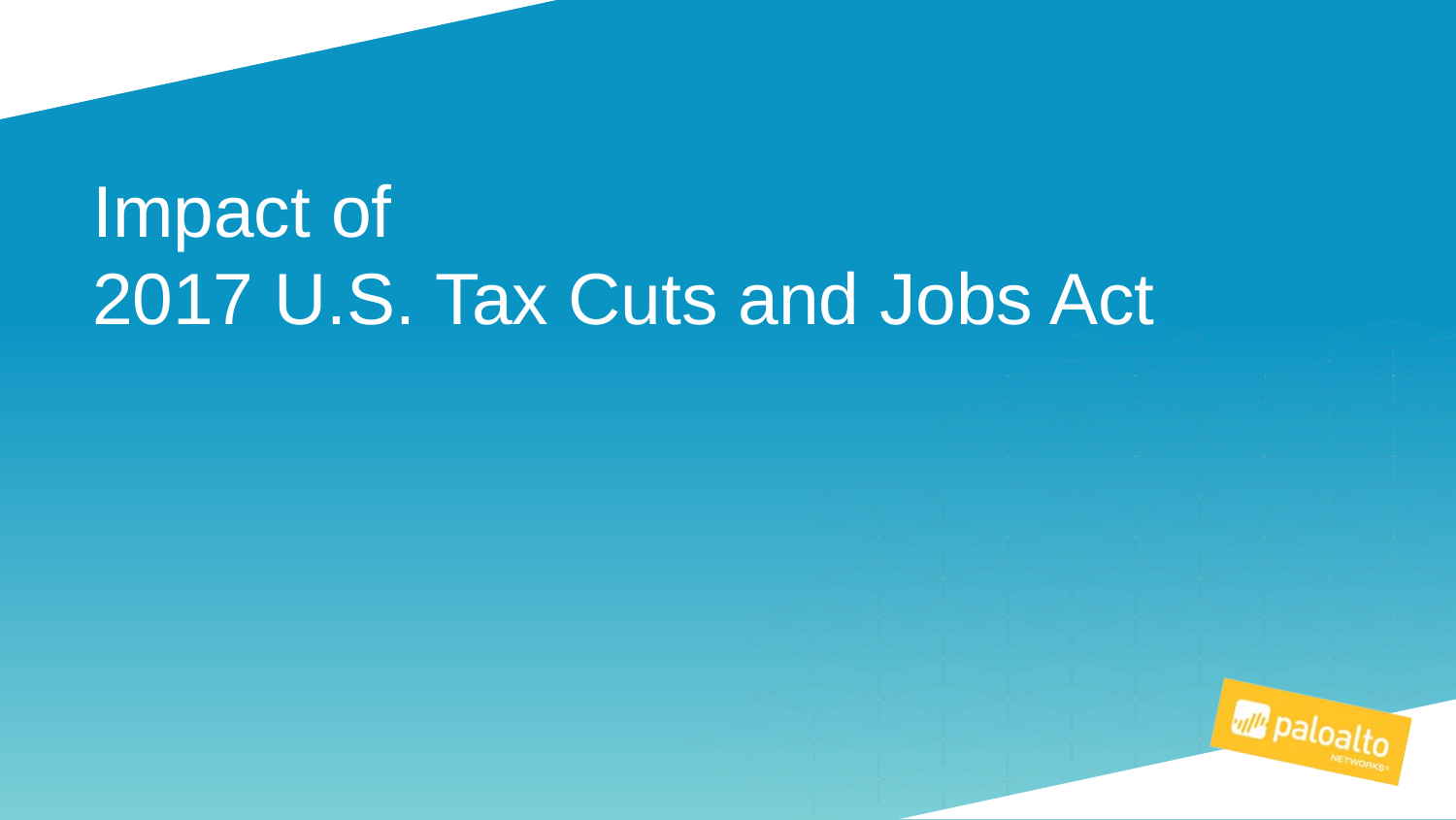## **Forward-looking statements and non-GAAP financial measures**

This presentation contains forward-looking statements that involve risks and uncertainties, including statements regarding Palo Alto Networks' expectations regarding its expected effective tax rate, its expected weighted average non-GAAP effective tax rate, and the effects of such rates, as well as expectations regarding its revenue and non-GAAP earnings per share, the related components of non-GAAP earnings per share, and weighted average basic and diluted outstanding share count expectations for Palo Alto Networks' fiscal third quarter and full fiscal year 2018.

There are a significant number of factors that could cause actual results to differ materially from statements made in this presentation, including: our limited operating history; our ability to identify and effectively implement the necessary changes to address execution challenges; risks associated with managing our rapid growth; organizational changes; the risks associated with new products and subscription and support offerings, including the discovery of software bugs; our ability to attract and retain new customers; delays in the development or release of new subscription offerings, or the failure to timely develop and achieve market acceptance of new products and subscriptions as well as existing products and subscription and support offerings; rapidly evolving technological developments in the market for network security products and subscription and support offerings; length of sales cycles; and general market, political, economic and business conditions. Further information on these and other factors that could affect the forward-looking statements we make in this presentation can be found in the documents that we file with or furnish to the US Securities and Exchange Commission, including Palo Alto Networks' most recent Quarterly Report on Form 10-Q filed for the fiscal quarter ended October 31, 2017.

You should not rely on any forward-looking statements, and we assume no obligation, nor do we intend, to update them. All information in this presentation is as of February 26, 2018. This presentation contains non-GAAP financial measures and key metrics relating to the company's past and expected future performance. We have not reconciled diluted non-GAAP net income per share guidance to GAAP net income (loss) per diluted share because we do not provide guidance on GAAP net income (loss) and would not be able to present the various reconciling cash and non-cash items between GAAP net income (loss) and non-GAAP net income, including share-based compensation expense, without unreasonable effort. You can also find information regarding our use of non-GAAP financial measures in our earnings release dated February 26, 2018.

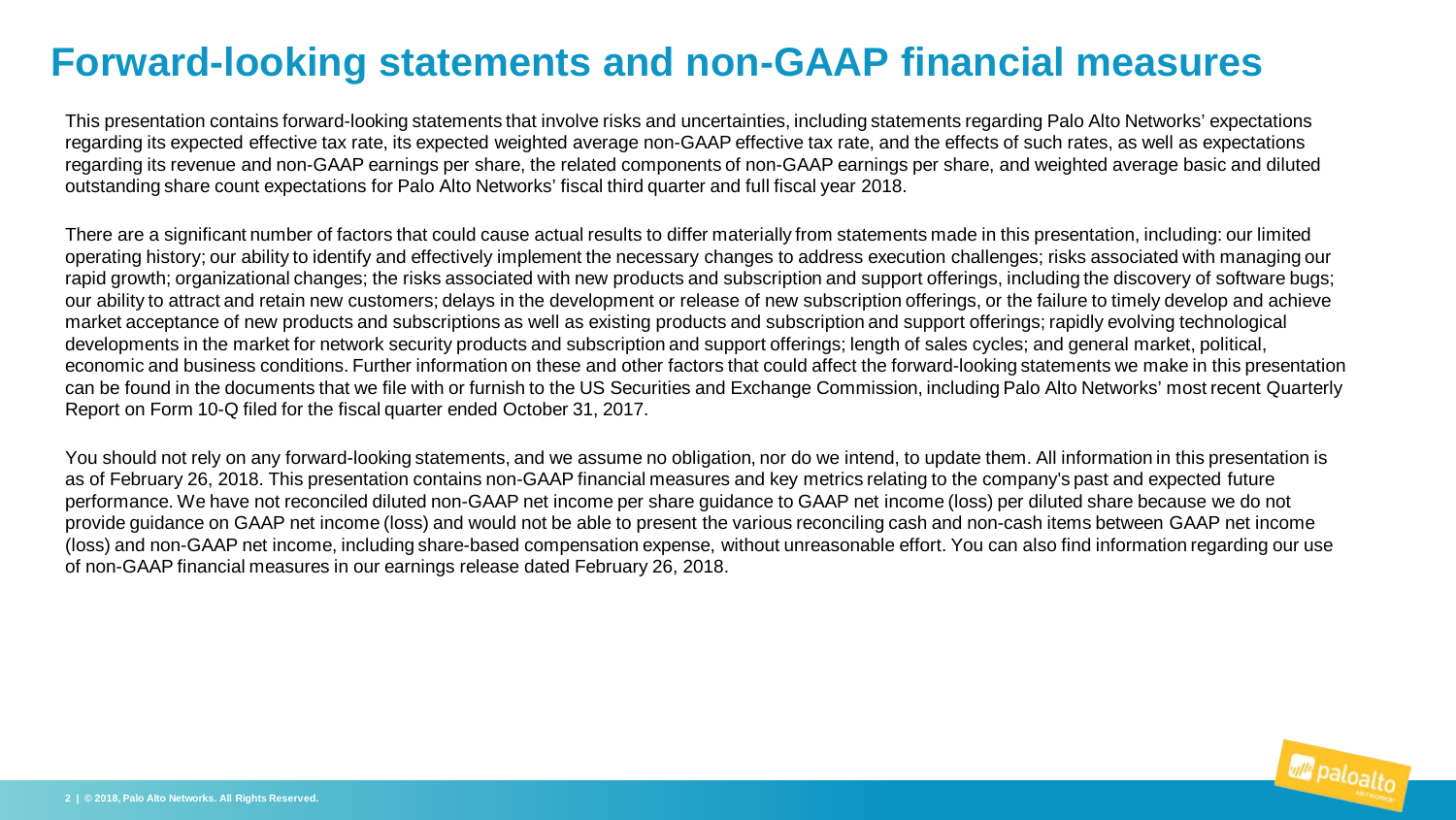## **U.S. Tax Cuts and Jobs Act (TCJA) impact on EPS**

|                                                                                                                                                                                                                                                                                                 | <b>Reported</b><br><b>Non-GAAP EPS</b> | <b>TCJA</b><br>benefit | <b>Non-GAAP ETR</b><br>per TCJA | <b>Non-GAAP EPS</b><br>excl. TCJA |
|-------------------------------------------------------------------------------------------------------------------------------------------------------------------------------------------------------------------------------------------------------------------------------------------------|----------------------------------------|------------------------|---------------------------------|-----------------------------------|
| Q2 FY'18                                                                                                                                                                                                                                                                                        | \$0.97                                 | \$0.11                 | 22%                             | \$0.86                            |
| Note: Q2 FY'18 non-GAAP EPS excluding the impact of the TCJA was \$0.86. The lower effective tax rate (ETR) from 31% to 22% contributed an<br>\$0.11 benefit to the reported non-GAAP EPS of \$0.97. GAAP net loss was \$0.38 per diluted share, which included a \$0.07 benefit from the TCJA. |                                        |                        |                                 |                                   |

|                 | <b>Non-GAAP EPS</b><br>idance range | <b>TCJA</b><br><b>benefit</b> | <b>New non-GAAP</b><br><b>ETR per TCJA</b> | <b>Non-GAAP EPS</b><br>guide excl. TCJA |
|-----------------|-------------------------------------|-------------------------------|--------------------------------------------|-----------------------------------------|
| <b>Q3 FY'18</b> | \$0.94 to \$0.96                    | ~150.11                       | $22\%$                                     | \$0.83 to \$0.85                        |
|                 | \$3.84 to \$3.91                    | $~1 - 50.36$                  | $~24\%$                                    | $$3.48 \text{ to } $3.55$               |

**Note:** As of February 26, 2018, we expect the TCJA to lower our non-GAAP ETR from 31% to 22% for both Q3 and Q4 of FY'18. For the full year fiscal 2018, we expect a weighted average non-GAAP ETR of approximately 24%, which includes the prior tax rate of 31% for Q1 FY'18 and the remainder of the year at the revised lower tax rate of 22%.